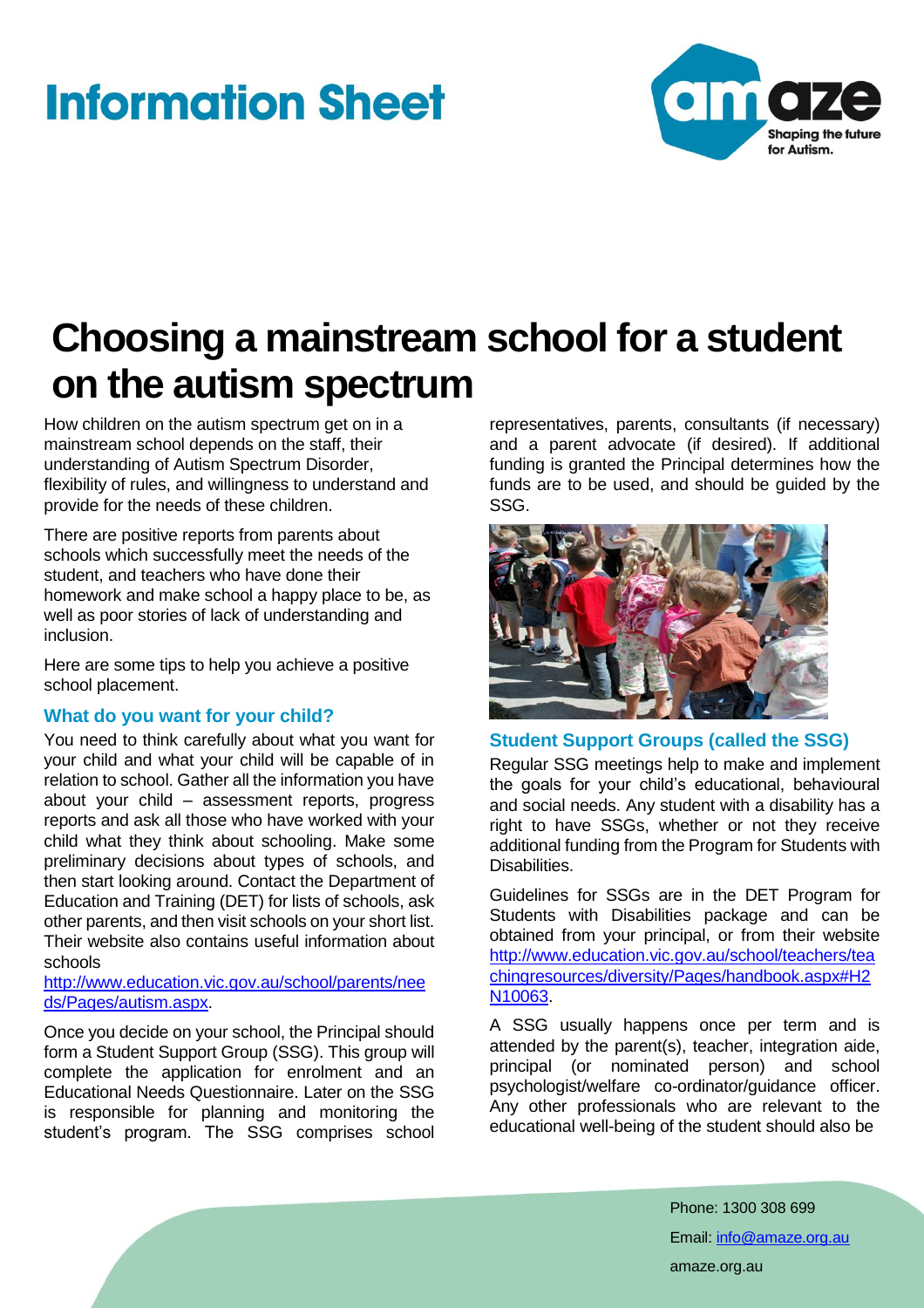present. You may also have an advocate to assist you. A private psychologist experienced in Autism Spectrum Disorders can attend a SSG, at a cost, to provide specific strategies and educate staff.

There are several specialist autism schools which can provide a consultancy service, at a small cost, to most schools. This support can be via telephone or in person. Contact should be made by the student's school with the relevant autism school.

If you're having difficulty communicating your concerns or being heard, contact the Association for Children with a Disability (ph 9500 1232 or 1800 654 013) for advocacy support.

If there are issues first try to resolve these with the help of an advocate and by talking with the Principal. If you can't resolve the issues you can contact the DEECD Regional Director.

#### **Other tips to note**

- Although many parents ask, Amaze can't recommend 'good' schools. We can't screen schools as there are too many factors – attitudes can change when a principal or teacher leaves or arrives, some schools have psychologists or guidance officers and some don't, some know about Autism Spectrum Disorders but don't carry out basic strategies, while others know nothing about Autism Spectrum Disorders but are willing to learn.
- Also each student has different needs and each family has different expectations. So a school that suits one student on the autism spectrum and his/her family, may not suit a different student or family.
- Talk with the principal of a school to get an idea of the philosophy of the school and what type of support they're willing to provide. If the principal isn't supportive then it's unlikely s/he will be prepared to support staff in implementing intervention strategies or encouraging staff to attend professional development sessions.
- When looking at school you can ask about the school's – knowledge of/experience of Autism Spectrum Disorders, willingness to learn about

Autism Spectrum Disorders and proven strategies, presence of integration teacher, Special Education trained staff, school counsellor or psychologist, flexiblility with regards to rules and ability to accept assistance from parents and professionals.

- Were you welcomed by a senior teacher who was accepting of your child's right to attend their school and the needs of students on the autism spectrum – or was keen to learn?
- Did the staff member know about the Program for Students with Disabilities Guidelines and the process for applying for additional funding?



Are there other students with special needs attending the school?

Was there a buzz about the place – lots of different activities, and an attitude of treating the children as individuals with individual needs?

Lunch times are often the hardest times for children with on the autism spectrum – they're unstructured, noisy, chaotic and social – all the things most children on the spectrum find hard. Part of lunchtime spent in the library/computer room can be work in providing 'down time'. Ask about whether the teacher can give the your child important jobs to do during lunch, or join or start a club which runs at lunch time that is part of his/her special interests – chess, astronomy, dinosaurs, Melways, trains etc.

Where possible visual aids (schedules, charts, calendars, lists) can be used to help your child in following daily tasks. Some tasks will need to be broken down into small steps, with a clear process for your child to follow. Behavioural strategies such as a star chart and positive reinforcement can provide motivation and incentive to work on difficult areas.